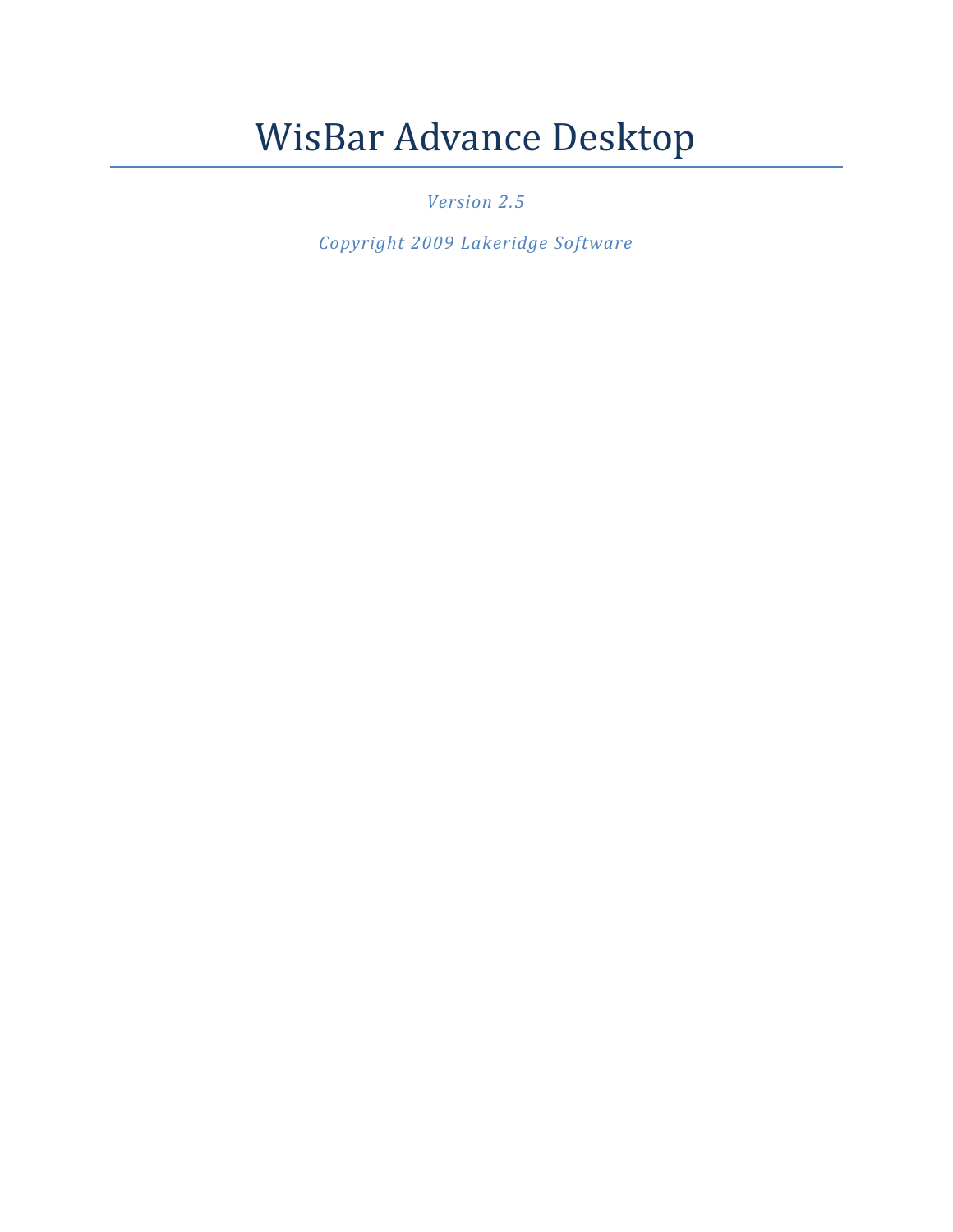## **Introduction**

Welcome to WisBar Advance Desktop, the most flexible Today screen replacement available for Windows Mobile available.

Using different screens (aka "virtual pages"), widgets and scripts, WisBar Advance Desktop allows you to create an interface that suits your usage of your Windows Mobile device, making it personally yours.

# **Installation**

There are several files you can download to install WisBar Advance Desktop. However, you only need to select one.

#### **Desktop Installer**

The desktop installer is an executable file that must be downloaded to your Windows XP or Vista computer. Once the file has been downloaded, please make sure that your Windows Mobile device is connected via Microsoft ActiveSync or Windows Mobile Device Center. Then, run the file. You will be prompted for the type of device you are using. Then, the installation will be moved to your device

#### **CAB File (aka Over the Air)**

CAB files are compressed files that are specifically designed to run on your Windows Mobile device. To install a CAB file, download it directly to your device. If you have downloaded it to your Windows XP/Vista computer, please copy the file (without opening it) to your device through Computer > Mobile Device. Then, when the file is on your device, launch File Explorer and run the CAB file.

#### **Resolution-depended CAB Files**

Due to the many different devices supporting several different resolutions, WisBar Advance Desktop is also available in CAB files that contain only the resources for specific device resolutions. This saves memory in both installing and initially running the program. If you don't want to install a 7MB file, please use one of these.

# **Starting for the First Time**

When you first run WisBar Advance Desktop, you may be prompted to run the program in low-memory mode. You will only be asked this if your Windows Mobile device has 64MB or less of memory. When in low-memory mode, only the resources for the current virtual page will be loaded. This does have an effect on the speed at which you can switch between pages. However, it is recommended if you are using a device that has less than 128MB of RAM. This option can be later changed through the "Settings" dialog, if you so desire.

# **Using the Menu Driven Interface**

WisBar Advance Desktop is driven mainly by context menus and scripts. Context menus are the menus that appear when you tap and hold anywhere on the screen. Depending on what you tap on, and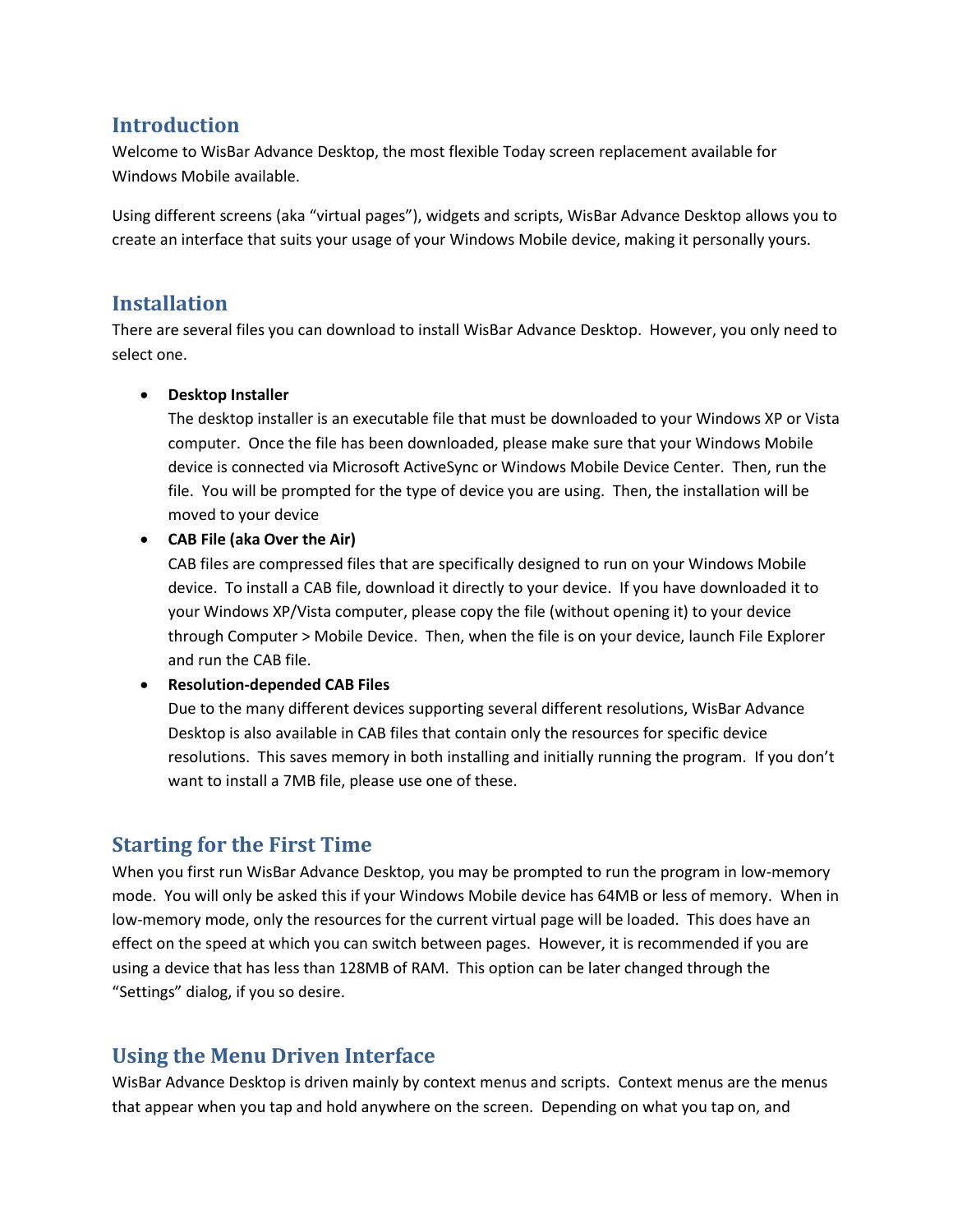whether or not you are in author mode, the menu you see will be different. For example, if you are in "User Mode" (the mode which WisBar Advance Desktop first starts up in), when you tap and hold the screen, you will see a short menu. This is called the "Main Menu". The options on the main menu are these:

- **•** Fnter Author Mode
- Wallpaper
- Change Theme
- Settings
- Quit

If you do not see a menu when you tap and hold on the screen, please try tapping on an area only covered by the wallpaper. Some items will perform different actions when tapped and held and not display the menu. Also, if you are using a theme other than the default theme, it is possible that the theme's author disabled the main menu. In this situation, if you go to Start > Programs > WisBar Advance Desktop (the folder) > Page Menu, you will be able to view the main menu.

Here is a brief description of the main menu entries:

*Enter Author Mode*

This option allows you to enter the author mode (discussed below). In author mode, you have the ability to change the functionality of each of the items. You can also add or remove widgets, as well as change their appearance You can customize scripts, add virtual pages, etc.

*Wallpaper*

This option will allow you to change the wallpaper for the current virtual page. There are a variety of options for setting up your wallpaper. You can even apply the same wallpaper to all of your virtual pages at the same time.

*Change Theme*

One of WisBar Advance Desktop's main strengths is the ability to choose different themes for your homescreen. This option is discussed in more detail below.

*Settings*

This option brings you to the global settings for the program. Adding cities to the weather system, registering the program, etc. are all controlled from here.

*Quit*

Just as its name implies, this quits WisBar Advance Desktop

If you are in author mode, then main menu will contain more menu entries. Also, holding the stylus on each of the items will reveal a menu which is used for customizing that particular item. This will be discussed further below.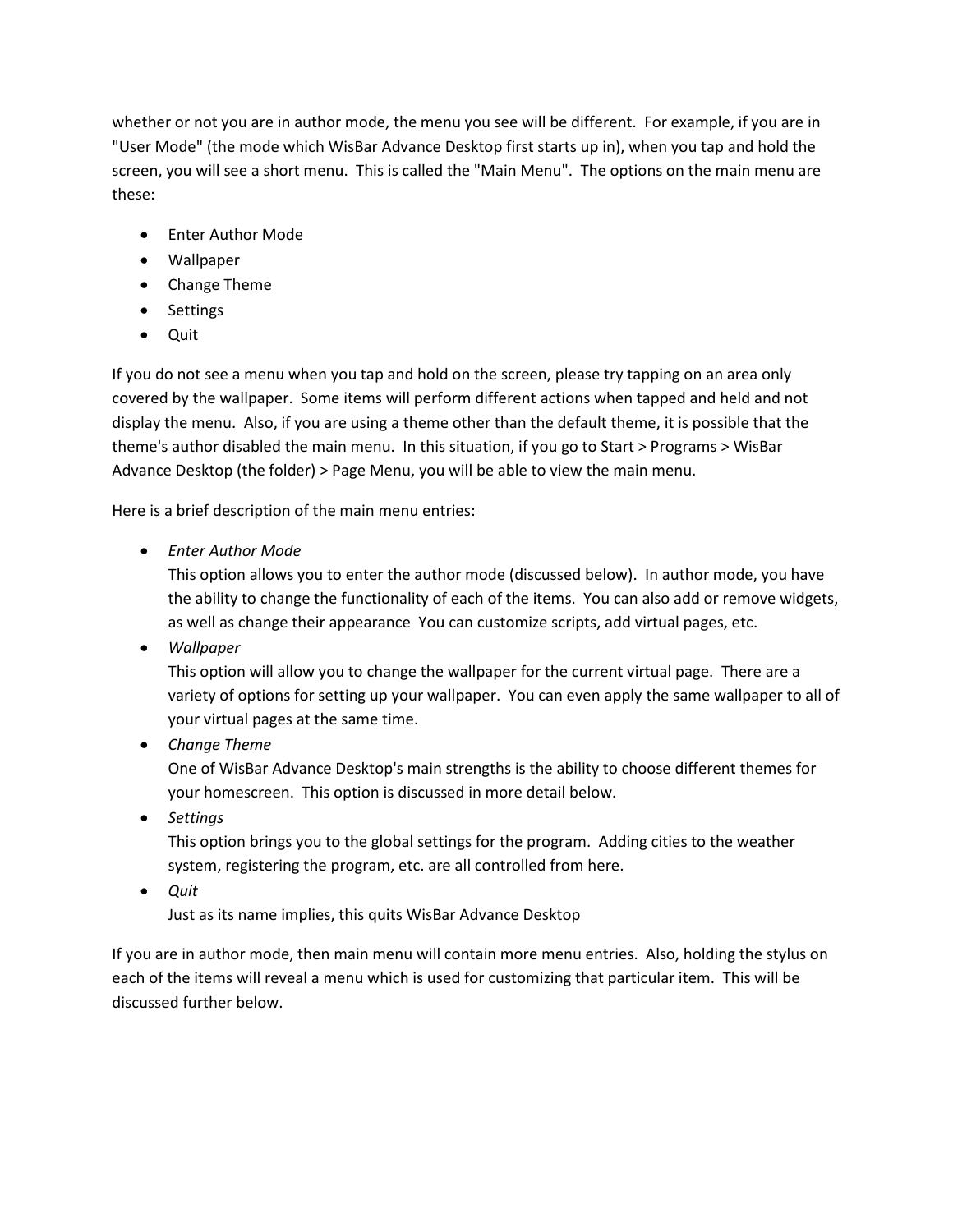## **Using Themes**

WisBar Advance Desktop allows you to use layouts created by other people. These are called themes. Each theme can provide a completely different experience. They each provide one or more "virtual page", or screen, with widgets and graphics arranged in useful, and maybe not so useful (but fun) ways.

You can switch between fairly simply. First, tap and hold on the screen to display the main menu. Then, select "Change Theme". This will give you a theme manager.

At this time, WisBar Advance Desktop uses two different themes: one for when your device is in portrait mode (the screen is taller than it is wide) and one when you are in landscape mode (when the screen is wider than it is tall). On this screen, you can select both themes. If the theme you want to use is listed, first tap on it to select it. Then, tap on Menu. If the theme is a portrait theme, tap on "Set As Portrait Theme". If it is a landscape theme, tap on "Set As Landscape Theme".

When you are done selecting your theme, simply tap on "Apply".

# **Installing Themes**

If you want to use a theme that someone else has created then you must first install it before it will appear in the theme manager. Themes are typically distributed in one of two ways:

#### 1. **.WADesktop Files**

Once you've download this type of file, please make sure that you save it on your device either by downloading it directly or by copying it to your device through ActiveSync. Once the file is on your device, simply tap on the theme file and you will be prompted for an installation location. This can be installed anywhere on your device, including a storage card. Once the theme has been installed, it is safe to remove the .wadesktop file.

#### 2. **Zip Files (the most common way of installing themes)**

Zip files are archives of multiple files. Usually when a theme is packaged in this file format, the author will also package instructions, too. If this is the case, please follow them. But, for most themes, you simply need to extract the files on your desktop computer. Then, simply copy the files from your computer to \Program Files\Lakeridge\WisBar Advance Desktop\Themes on your device. This is actually the most tricky method because the folder names on your device must match what the theme author set up on his/her device. So, please make sure that you read the installation instructions carefully.

# **Saving/Sharing Themes**

After you have created your theme, you may want to share it with others, or you may simply want to back it up in case you have to hard-reset your device. You can do so through the "Settings" dialog (see *Using Themes* above for instructions on how to view this dialog). Once in there, simply tap on the "Export Theme" button. You will then be asked to name your theme and where you would like the theme file saved.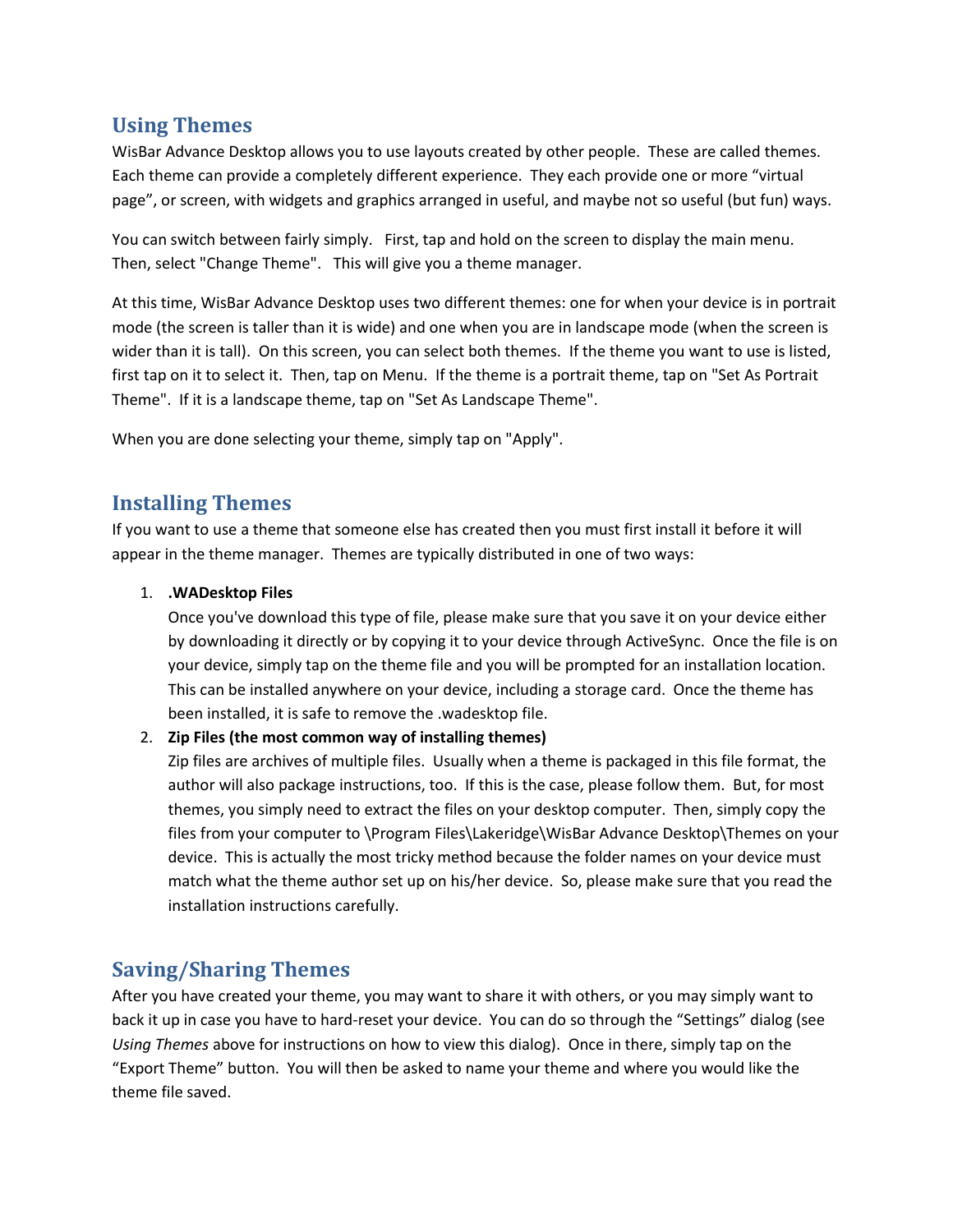When you tap on "Done", your theme will be packaged into a .wadesktop file, which can be shared through our forums at [http://www.lakeridgesoftware.com/forum,](http://www.lakeridgesoftware.com/forum) or through your own website. If you choose, you can give your theme away for free, or you can sell your theme (you must set this up yourself). If you choose to sell your theme, please remember to obey copyright law when distributing images that come from other sources.

# **Customizing Your Screen, aka Author Mode**

In order to make changes to the theme, such as adding widgets or changing how they look, you must first enter author mode. To do this, tap and hold to bring up the main menu. Then, select "Enter Author Mode". When you are in author mode, you will see a semi-transparent black box indicating that you are in author mode. The reason for this is because when in this mode, any gestures, hold actions, etc. will not work properly.

Also, in author mode, the main menu will contain more options. These are as follows:

*Add Widget*

This option allows you to add a new widget to your screen. Please note that WisBar Advance Desktop does not come with samples of all of the widgets. So, you will be responsible for downloading any images that you would like to use.

*Page*

This submenu allows you customize the current virtual page.

o *New Page*

This adds a new virtual page to your theme. It will be blank, except for any items that are set to be "pinned" (see the **Widget Menu** below). Also, scripts will be copied from the page that you were in when you created the new page.

o *Delete*

If you have more than one page in your theme, this option will allow you to delete the current page.

o *First Page*

The first page is the page that is displayed when WisBar Advance Desktop starts up. If this option is checked, then the current page will be displayed first when WisBar Advance Desktop loads your theme.

o *Taskbar*

If this is checked, then the taskbar (the bar at the top of the screen) will be displayed on this virtual page.

o *Lock Items*

If this item is not checked, then the widgets on the current page can be moved by dragging and dropping them with your finger or stylus. If this option is checked, then the items will not be able to be moved.

o *Show Notifiers*

By default, the *notifier* widget is invisible and only appears when the programmed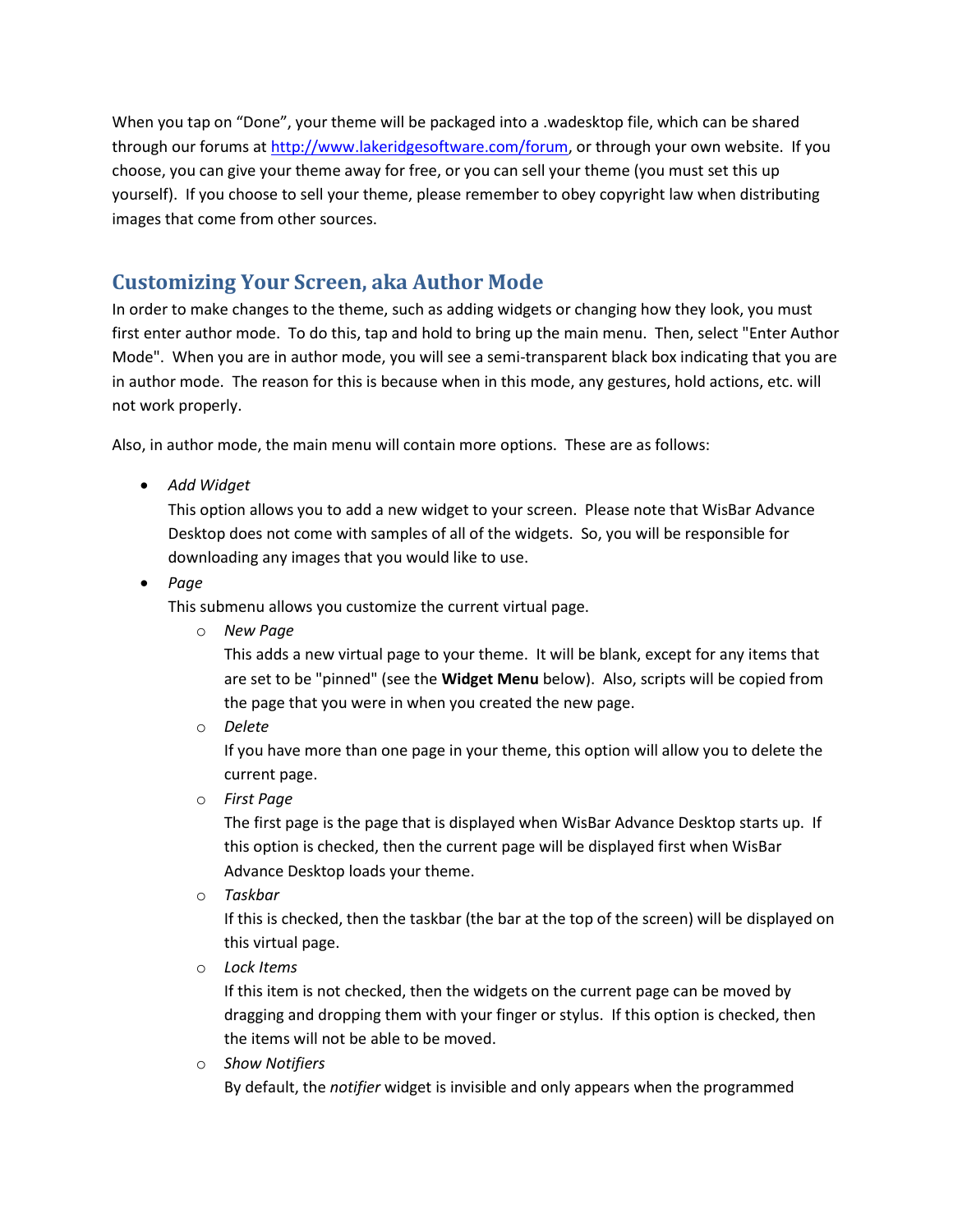condition is met (please see *Notifiers* below). This option will temporarily display the notifiers so that you can edit them.

- o *Properties* Displays the properties dialog for the current virtual page.
- *Plugins*

Unlike many homescreens for Windows Mobile, WisBar Advance Desktop will allow you to run Today screen plugins within it. Some examples of these are SBSH PocketBreeze, SPB PocketPlus, PhoneAlarm, etc. These plugins are developed by third-parties, so Lakeridge Software cannot guarantee that they will work perfectly in WisBar Advance Desktop.

- *Wallpaper*
- *Scripts*

This submenu lets you edit scripts for various events that occur on your device, such as the starting and ending of the ActiveSync process, when your device wakes up or even when you enter or leave a virtual page.

- *Enter User Mode* This will return you to user mode
- *Settings*
- *Quit*

Also, when you tap and hold on an item, you will no longer see the main menu. Instead, you will see a menu that lets you customize the appearance and function of that particular widget. The menu will be slightly different, depending upon which item you held.

# **Adding New Widgets to the Screen**

If you simply want to add an object to the current virtual page (see *Virtual Pages* below), tap and hold in author mode to bring up the main menu. Then, select "Add Widget". This will display a submenu with the different types of widgets that WisBar Advance Desktop supports. Each of the different types of widgets is discussed in more detail below.

# **Widget Menu**

Depending upon which widget you tap and hold on, the menu items may be different. However, there are several options that are common to all items:

- *Move* (Discussed below in **Moving Widgets**)
- *Pinned*

A "pinned" widget is one that is visible on all virtual pages (except those which have specifically hidden that particular widget). If this menu option is checked, then it is pinned to all pages. Please note, items that are on docks or grids cannot be pinned. However, the dock or grid can be pinned.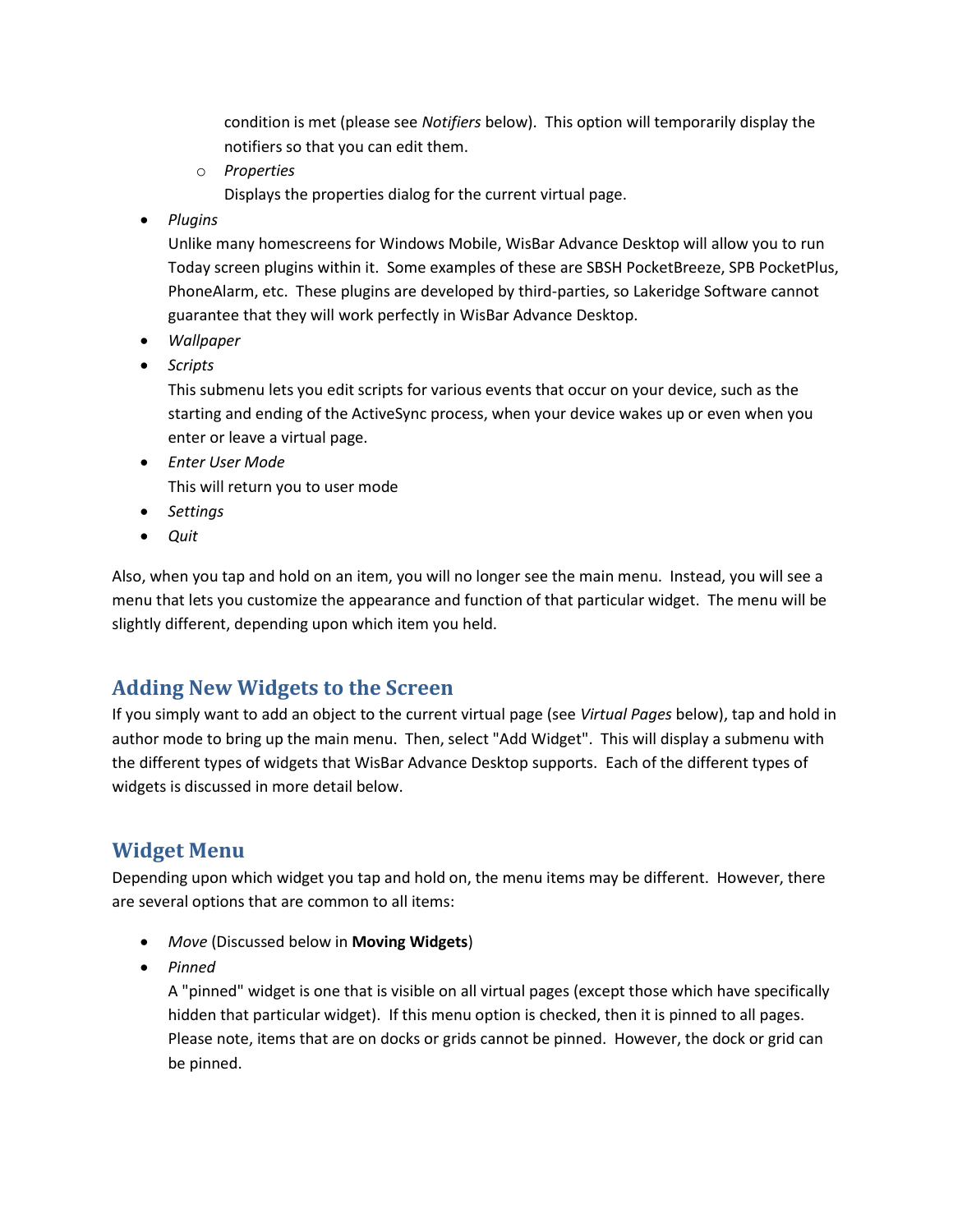*Bring to Front*

This option is only visible if Page > Lock Items is not selected. This option will allow you to move the widget on top of all of the other widgets. Please note that "pinned" widgets appear on top of everything.

- *Send to Back* Similar to "Bring to Front", but puts the widget underneath all of the other widgets.
- *Delete* Deletes the widget from the theme.
- *Properties* This displays the properties for the item you have held.

# **Moving Widgets**

If you want to move a widget, it is as simple as dragging and dropping the widget to the desired location.

If you want to move your widgets more precisely than dragging and dropping, then tap and hold the widget, select "Move" and then use the d-pad on your device to move the object. If your device does not have a d-pad (such as the HTC Touch HD, Touch Diamond 2 or Touch Pro 2), then you can simply tap on the screen edges to move the object.

Once you're done, tap and hold and select "Stop Moving" from the context menu.

If you wish to prevent the widgets from being moved, simply tap and hold where there are no widgets and select "Lock Items" from the context menu. A checkmark will indicate whether or not this is set.

# **Virtual Pages**

WisBar Advance Desktop allows you to use one or more "virtual page" when setting up your theme. You can consider each virtual page a separate home screen with its own collection of widgets and scripts. For the most part, widgets belong only to the page on which they were created. The only exception to this are "pinned" widgets. When you pin a widget, it will be visible on all virtual pages by default.

Each page can be customized with gestures, softkeys and more. When setting up the page's properties, you must give it a unique name. This name is used to identify the page in various script commands.

#### **Taskbar**

The taskbar (the bar that appears at the top of the screen) can be hidden or shown on a page-by-page basis. To display or hide the bar, first make sure that you are in author mode. Then, tap and hold on an area not covered by widgets and select Page > Taskbar. If the option is checked, the taskbar appears.

#### **SoftKeys**

The softkeys can be displayed or hidden on a page-by-page basis. Also, you can customize each softkey with a script (script commands are covered below) and a label. To do this, tap and hold on an area not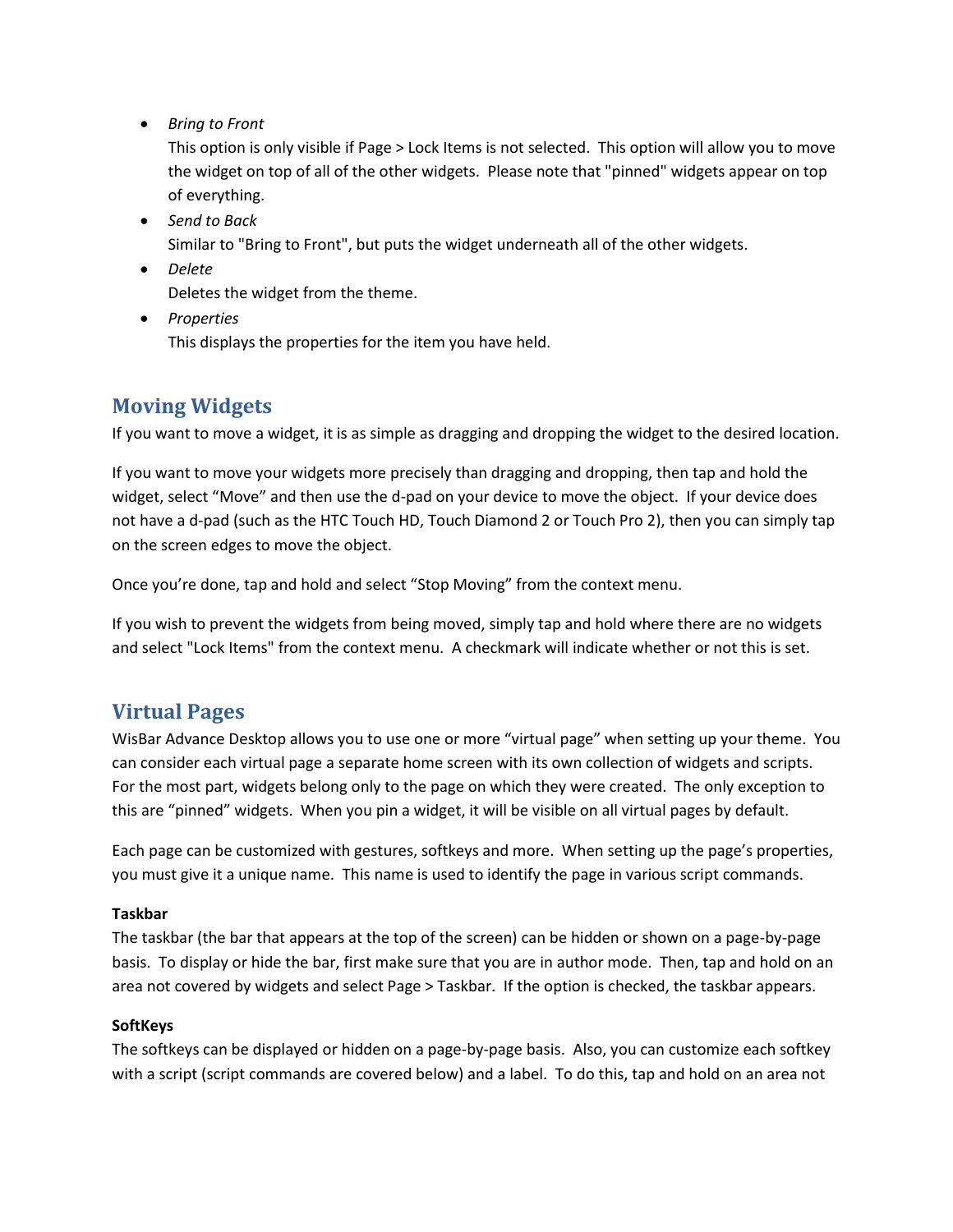covered by widgets and select Page > Properties. Then, tap on the "SoftKeys" button to display the customization dialog.

#### **Pinned Items**

You can customize whether or not a pinned item is displayed on the current page. If you don't want a pinned item visible, go into the page's properties and tap on the "Pinned Items" button. Then, uncheck the item that you don't want visible. Then, tap on "Done" to save your changes.

#### **D-Pad**

D-pad support can also be configured on a page-by-page basis. You can customize whether or not to navigate through the options, switch virtual pages or do nothing.

#### **Hardware Keys**

You can lock the hardware keys on a specific page, allowing you to create a sort of "lock screen" in order to prevent users from accessing elements such as the phone or start menu without using your widgets.

#### **Gestures**

You can specify scripts for specific gestures on each page. Currently, WisBar Advance Desktop only supports dragging up, down, left and right. Please remember that gestures only work when the program is not in author mode.

#### **Plugins**

WisBar Advance Desktop can host many of the existing plugins available to Windows Mobile. On the main context menu, simply select "Plugins" and you will see a dialog where you can customize which plugins are visible on the current page. You can also move the plugins vertically on the screen.

Please note that due to the nature of Today screen plugins, these will always appear above any widgets assigned to a virtual page.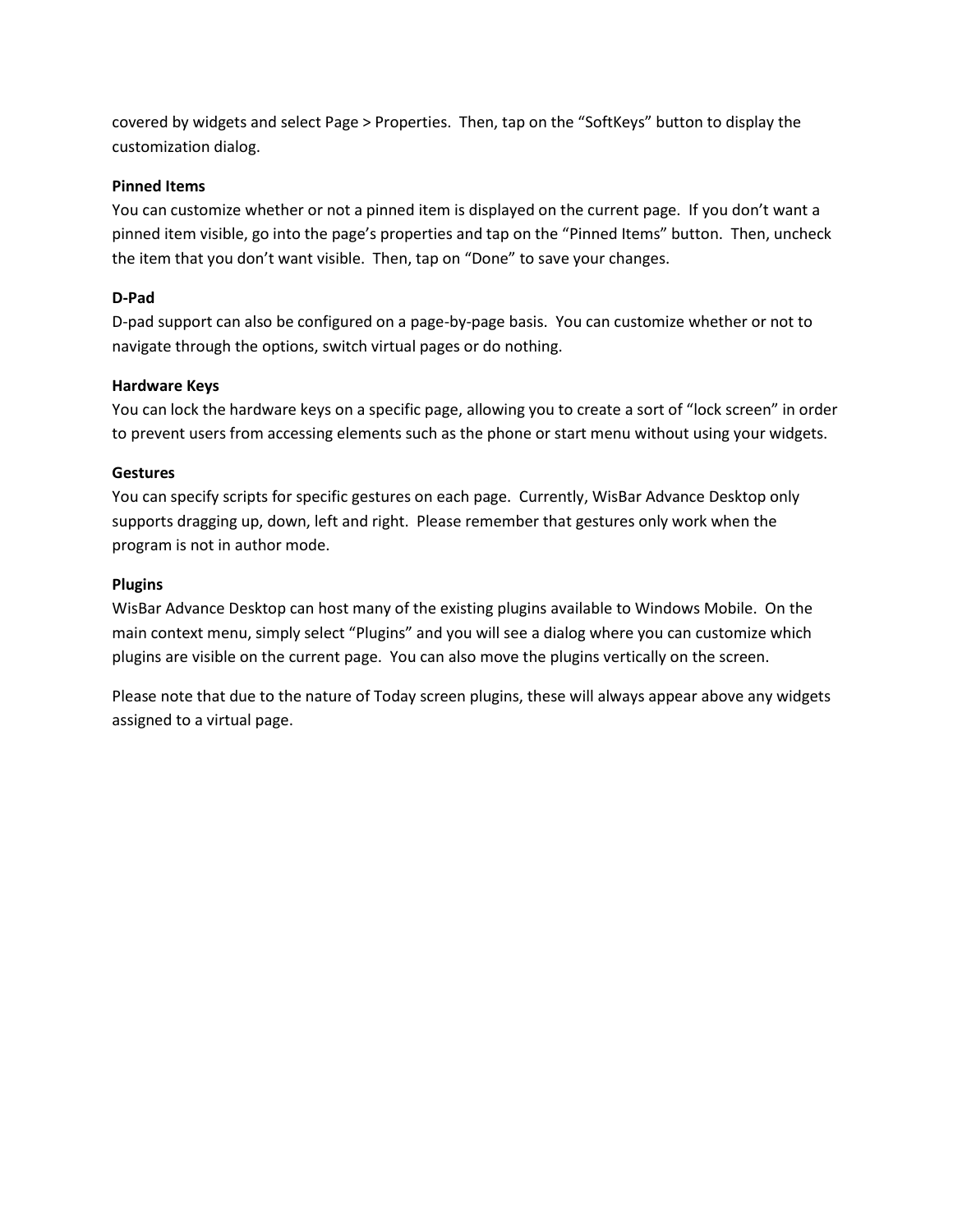# **Widgets**

WisBar Advance Desktop contains many widgets which you can use to personalize your theme. A short description of each is listed below

#### **Custom Text**

The *Custom Text* object is a generic text object that displays nearly any block of text that you desire. Text can be composed of static text (that is, text that doesn't change), as well as any number of variables. Below the "Text to display" field in the Properties dialog is a list of variables available to the text widget. Just select the variable you'd like to display and tap on the "Insert" button and it will be added to the text field.

Text widgets can be aligned to either the left, center or right of its *rectangle*. The rectangle is determined by the length of the visible text. So, please be aware that the size of the object will change when the displayed text changes.

#### **Task Count**

This is a simple counter that will display the number of active tasks. You can include or exclude tasks that are overdue from this count.

#### **Registry Text**

The *Registry Text* widget can display text that is stored in the system registry. The advantage of using this widget is that the text is automatically updated when the registry value that is being monitored changes.

#### **Agenda**

The *Agenda* widget simply displays the upcoming appointments in your calendar. You can view up to seven days at one time. You can also choose from several different layouts that control how the individual appointments are displayed.

As of this writing, the *Agenda* object does not allow scrolling.

#### **Button**

Buttons are the basic building block of a theme. These are simple widgets that use images to display a pressed and an unpressed state. You can also specify if the button should display its pressed state on a specific virtual page.

#### **Calendar**

The *Calendar* widget allows you to display a monthly calendar on your virtual page. By default it will show the current month. However, you can specify an offset (forward or backward) from the current month to display.

#### **Clock**

The *Clock* widget allows you to display the current time, or a time in a specific timezone, directly on your virtual page. There are currently three different layouts: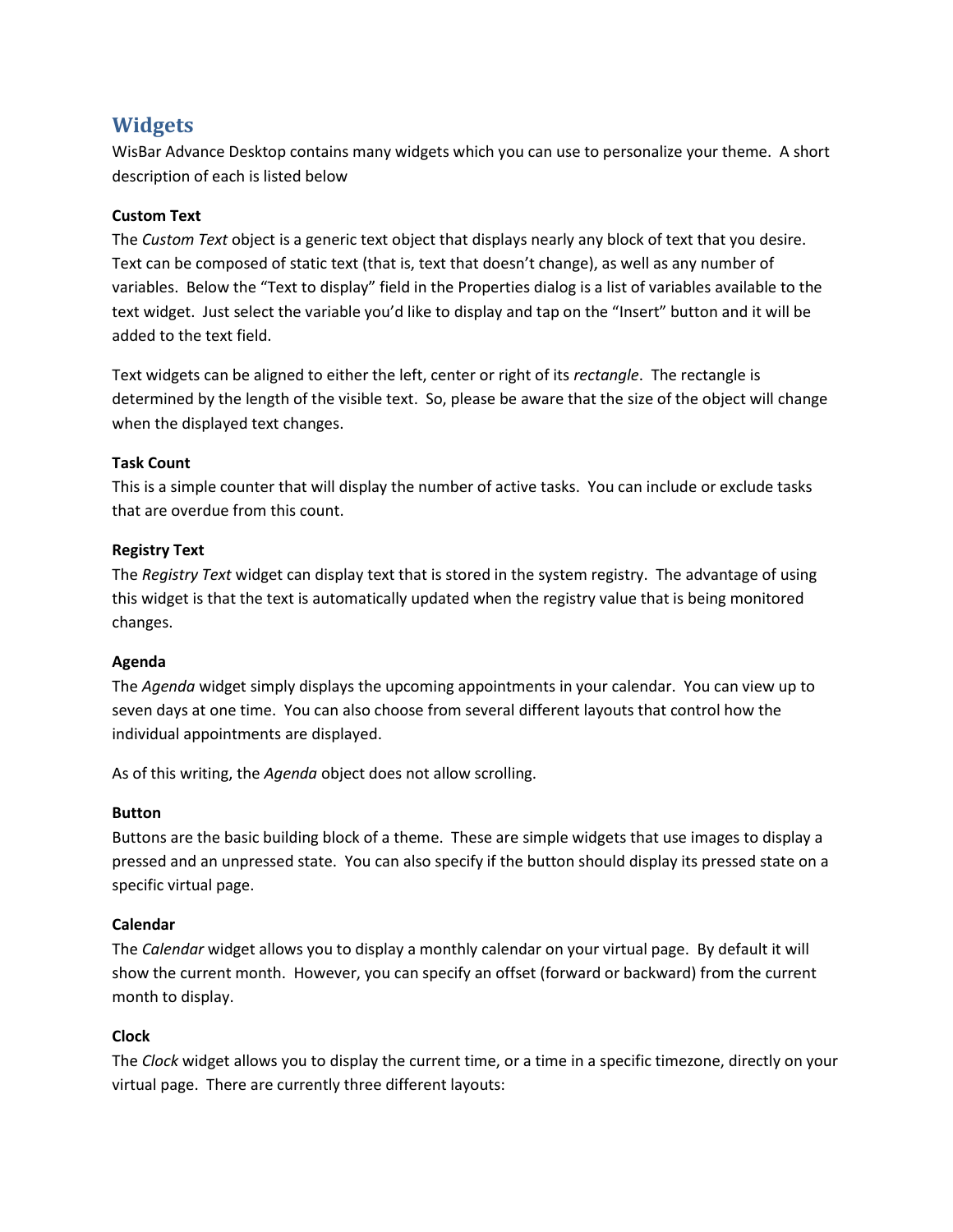#### *Analog*

The analog layout displays a clock similar to the kind of clock that typically hangs on a wall. You must specify a "clockface" (an image for the background of the clock). Also, you can specify whether you want simple lines for the hour and minute hands, or you can use custom images.

If you choose to use images for your clock's hands, please make sure that the hands are both pointing to the right. This way, the hands point to the correct time when they are rendered.

#### *Digital*

The digital layout displays the time using just text. You can, however, specify if you want the time displayed in 12-hour or 24-hour format. You can also choose the font which the clock is rendered with.

#### *HTC Home*

When HTC released the Touch line of Windows Mobile devices, they created a plugin called HTC Home. This plugin uses images for its digital clock, as well as other objects. If you have this plugin, or if you have downloaded a theme for the plugin, you can use the clock images in WisBar Advance Desktop. If you want to use your own images, please make sure that you have the following images in a single directory (they must all be in PNG format):

| HH HOME 0.png     | The number 0                               |
|-------------------|--------------------------------------------|
| HH_HOME_1.png     | The number 1                               |
| HH_HOME_2.png     | The number 2                               |
| HH_HOME_3.png     | The number 3                               |
| HH_HOME_4.png     | The number 4                               |
| HH_HOME_5.png     | The number 5                               |
| HH HOME_6.png     | The number 6                               |
| HH_HOME_7.png     | The number 7                               |
| HH_HOME_8.png     | The number 8                               |
| HH HOME_9.png     | The number 9                               |
| HH_HOME_colon.png | The separator between the hour and minutes |
| HH_HOME_am.png    | The AM indicator                           |
| HH HOME pm.png    | The PM indicator                           |
| HH HOME_off.png   | The leading '0' for hours less than 10     |

#### **Image**

The image widget allows you to display an image on the virtual page. This image does not have to be a static image. You may specify an image that is changed by other software, or you can specify an image that exists only on the web. After selecting which image you would like to use, you can specify whether or not you want the image to be updated and at what interval.

#### **Meter**

Meters allow you to monitor certain system information on your device. Specifically, you can monitor battery power, memory usage, storage space, the phone's signal strength (for phone devices), the volume level and phone/ringer volume level.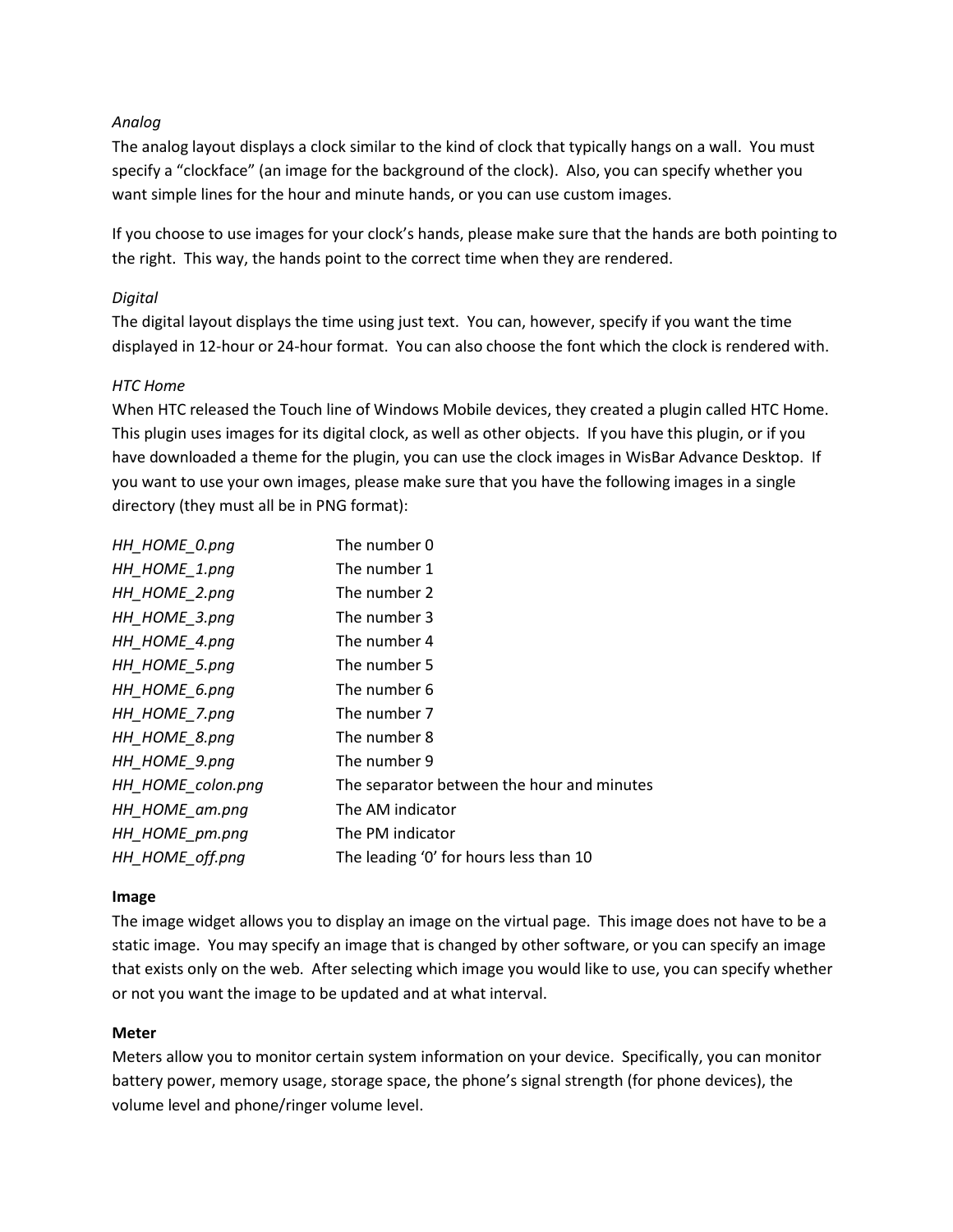After selecting what you would like to monitor, you need to select a layout. There are currently three layouts available.

#### *WAD 1.x*

This is the simplest layout available. You just specify an image and where the text should be placed, relative to the image.

#### *PocketPlus*

The PocketPlus layout uses images that are designed for SPB's PocketPlus today plugin. For information on how to create images for this layout, please visit this website: <http://www.spbsoftwarehouse.com/products/pocketplus/themetutorial.html?en#todayindicators>

#### *Enhanced*

The Enhanced layout allows you to specify a background image and an "overlay" image. Depending on the percentage of the information being monitored, only a portion of the overlay image will be displayed.

You can also specify whether or not you want to display any text with the image by specifying its rectangle.

#### **Notifier**

Notifiers are widgets that are invisible most of the time. However, they will become visible when a specific condition is met. This can be when the item the notifier is monitoring is zero or non-zero (you can choose which one).

To edit all notifiers on the current virtual page, bring up the main context menu (tap and hold on an area not occupied by widgets) and select Page > Show Notifiers. Please note that this option is not remembered after a soft-reset or a restart of WisBar Advance Desktop.

#### **Slider**

A slider is an object that contains a background and a "slider" object. When the slider is moved from one side of the background to the other, a script is executed. If you're familiar with the iPhone interface, this object is similar to the "Slide to Unlock" widget on the iPhone's lock screen.

#### **Shortcut**

Shortcuts are widgets that launch a program, control panel applet or open a folder.

#### **Speed Dial**

The *Speed Dial* widget opens a specific contact and can even dial that contact's phone number (phone devices only) automatically.

#### **Status Icon**

Status icons are widgets that change when certain conditions are mentioned. These conditions are network connection status, available unread email, missed phone calls, available voice mail, unread SMS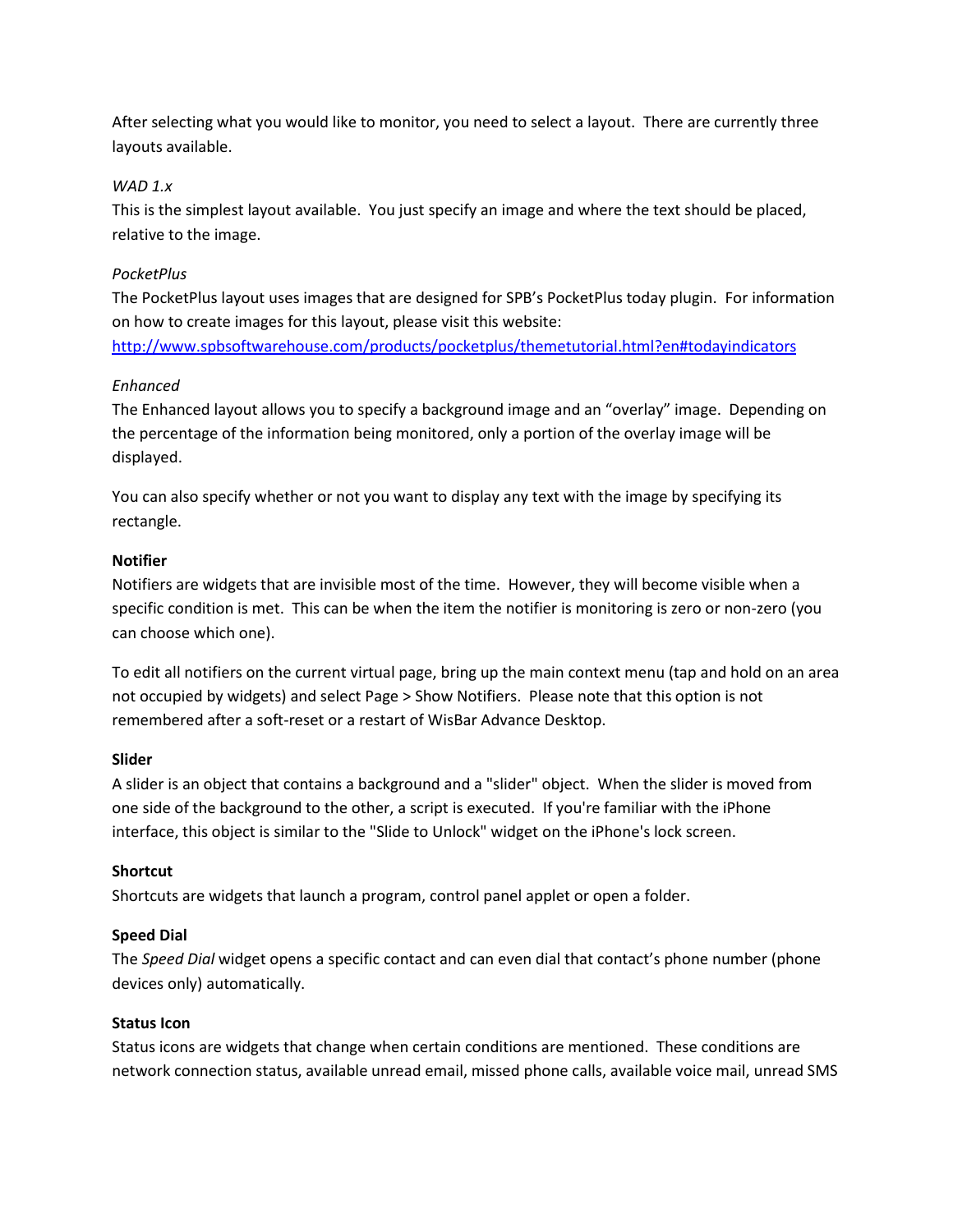messages, unread MMS messages, WiFi power status, Bluetooth power status and pending system notifications.

#### **Weather Icon**

WisBar Advance Desktop allows you to download the current weather forecast and up to the next ten days of forecast information. The weather icon will display the condition for any of these days. When setting up the weather icon system, you can specify whether or not you are using a WeatherPanel/Pocket Weather icon set or an HTC Home icon set. You can choose both a large and small icon set in the "Settings" dialog for the program.

#### *WeatherPanel/Pocket Weather*

This type of icon set matches the weather data downloaded from Weather.com. For more information, please visit this site for naming the images and the appropriate weather codes: http://developer.yahoo.com/weather/#codes

Please note that WisBar Advance Desktop does not support WeatherPanel's animated icons.

#### *HTC Home*

The HTC Home layout works the same way as the HTC Home layout of the clock widget.

#### **Dock**

Docks are special widgets in that they work in a similar manner to virtual pages, but without occupying the entire screen (unless configured otherwise). Docks can contain all of the widgets mentioned above, but cannot contain additional docks.

When moving a dock, the widgets contained in that dock are moved with it. When the dock is hidden, so are the items contained in the dock. Docks essentially behave in a similar manner to windows on your Windows XP/Vista system.

In addition to allowing docks to be "free-floating", you can also anchor a dock to an edge of the screen.

#### **Grids**

Grids are another powerful widget that can contain other widgets. Grids allow you to add shortcuts, contacts or other widgets (not including docks) that will occupy "cells", or rectangular areas within the grid. You can specify how many rows and columns the grid contains. You can also specify images to make the grid more attractive.

### **Scripts**

Each of the widgets above can execute a script when tapped. Scripts are a series of commands that are executed one after another until the end of the script is reached. There are several commands which WisBar Advance Desktop currently supports.

#### **Do Nothing**

This command has no function except to act as a placeholder.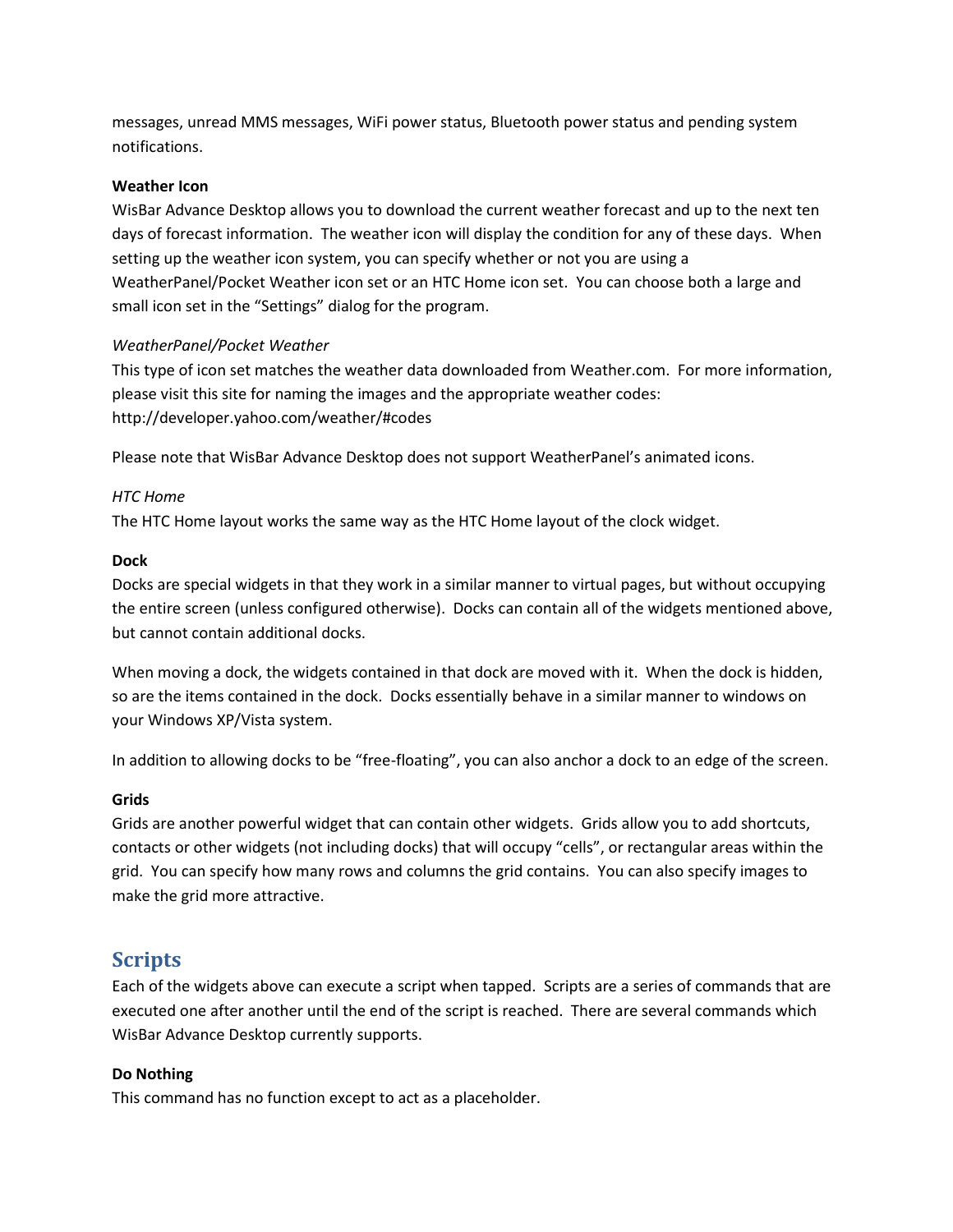#### **Agenda - Create new appointment**

This will create a new appointment using the current PIM (this can be changed in the global settings > PIM).

#### **Agenda - Create new task**

Creates a new task using the current PIM.

#### **Agenda - Go to Today**

This will force the specified agenda widget to display today's appointments/tasks.

#### **Agenda - Return to original date(s)**

This will return the specified agenda widget to displaying the date range which it was originally set up for.

#### **Calendar - Go to this month**

Forces the specified calendar widget to display the current month.

#### **Calendar - Move to next month**

Forces the specified calendar widget to display the next month. So, if the calendar is display January, it will display February, then March, etc.

#### **Calendar - Move to previous month**

Forces the specified calendar widget to display the previous month.

#### **Display all running windows**

This command will display a window that contains a list of all open windows on your device. It will allow you to switch between those windows and even close them, acting much like a task manager.

#### **Dock – Hide**

This command hides a dock which you specify by name. You can specify an animation which will run when the dock is hidden. Please note that the animations may not work on all devices. If it does not work on your device, please make sure that you are running the latest ROM version supplied by your carrier or device manufacturer as there are some devices with bad DirectX/DirectDraw device drivers which can cause the animations to fail.

#### **Dock – Hide all on current page**

This command will hide all of the docks on the current virtual page

#### **Dock – Show**

This command shoes a dock which you specify by name.

#### **Dock – Toggle**

This command will switch a dock between visible or hidden.

#### **Grid – Execute tapped item**

This is only useful on shortcut or contact grids which execute scripts instead of automatically dialing or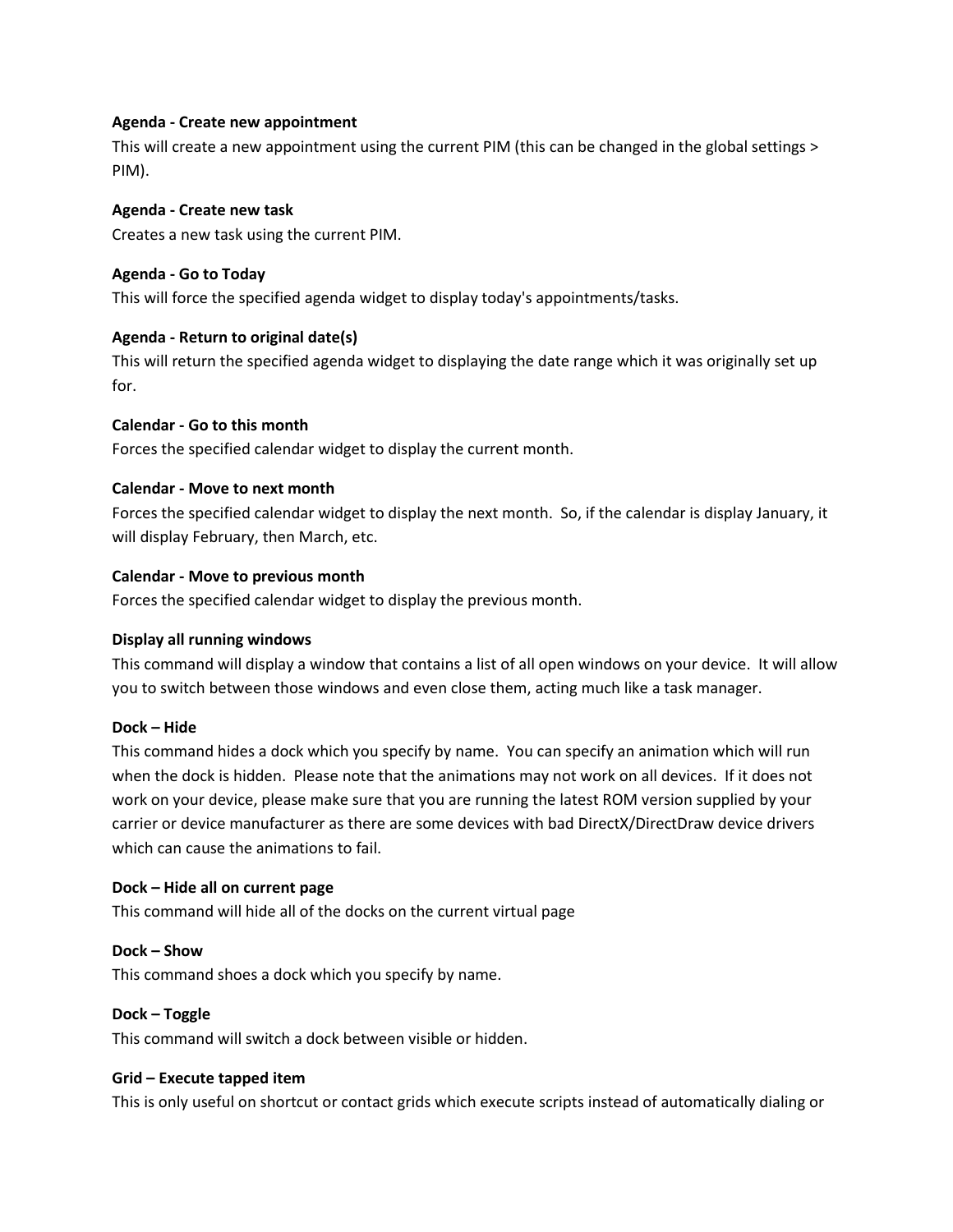launching the shortcut. This will cause the selected item in the named grid to be executed immediately, without running the grid's defined script.

#### **Grid – Set image to selected**

This is used to set a named image object's image to a zoomed-in version of the item just tapped in the specified grid. This is only useful with shortcut and contact grids that execute scripts instead of automatically dialing or launching a shortcut.

#### **Grid – Toggle remove mode**

This command toggles the "remove mode" of the specified grid. When in "remove mode", the next item tapped in the grid will be removed from the grid.

#### **Launch a program**

This command will launch a specified program, control panel applet or folder.

#### **Phone – Call a phone number**

This will dial the specified call number (phone devices only).

#### **Phone – Missed call list**

This will display the list of missed calls (phone devices only).

#### **Play a sound file**

Plays a specified sound file. Currently this only works with WAV files.

#### **Rotate screen (left-handed)**

Rotates the screen to left-handed mode when executed in portrait mode. If run in landscape mode, the screen will be returned to portrait mode.

#### **Rotate screen (right-handed)**

Rotates the screen to right-handed mode when executed in portrait mode. If run in landscape mode, the screen will be returned to portrait mode.

#### **System - Control Panel**

Displays the system control panel. Please note that this will open the panel to the "Connections" tab by default.

#### **System –Display notification**

If there is a pending system notification, such as an alarm or a calendar reminder, this will display the notification dialog.

#### **System – Display the process manager**

This will display a window which contains all of the running processes on your device.

#### **System – Display the start menu**

This will display the device's start menu.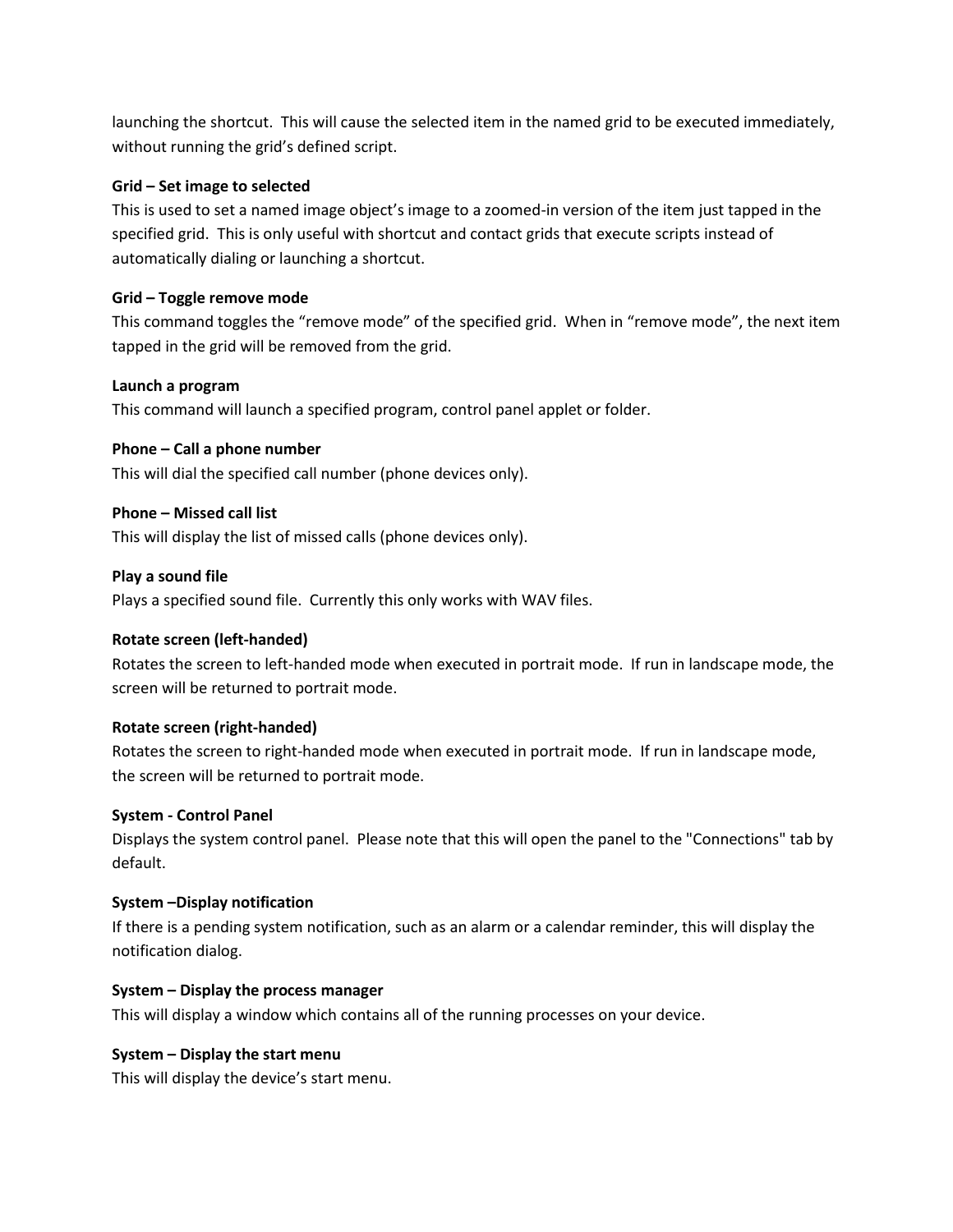#### **System – New menu**

WisBar Advance Desktop contains a "New" menu that will allow you to create many PIM items immediately. This command displays a list of those available items.

#### **System – Power Off**

Turns the device off.

**System – Soft reset** Performs a soft-reset on your device.

#### **System – Toggle Bluetooth on/off (connectable)**

Switches the Bluetooth radio between *Connectable* mode and off.

#### **System – Toggle Bluetooth on/off (discoverable)**

Switches the Bluetooth radio between *Discoverable* mode and off.

#### **System - Toggle WiFi on/off**

Toggles the WiFi system on and off. This appears to only work for selected devices, so please be aware of this.

#### **System - Vibrate**

This command lets you vibrate the device for a specified number of milliseconds.

#### **System – Volume Control**

Displays the device's volume bubble/dialog.

#### **System – Volume Profiles**

WisBar Advance Desktop supports custom volume profiles. This command displays a dialog which will allow you to switch to a different profile or save the current volume settings as a profile.

#### **Timing – Delay**

Pauses the script for a specified number of milliseconds.

#### **WAD – Change wallpaper**

Displays the dialog to change the wallpaper for the current virtual page or for all virtual pages.

#### **WAD – Disable launch animation**

By default, when applications are launched, WAD will display a zoom animation. Using this command, the zoom animations are disabled for the duration of the script.

#### **WAD – Enable launch animation**

Enabled the launch animation for the remainder of the script.

#### **WAD – Launch Animation Color**

If you're using the launch animation in your script, this allows you to choose what color the zoom uses (it uses white by default).